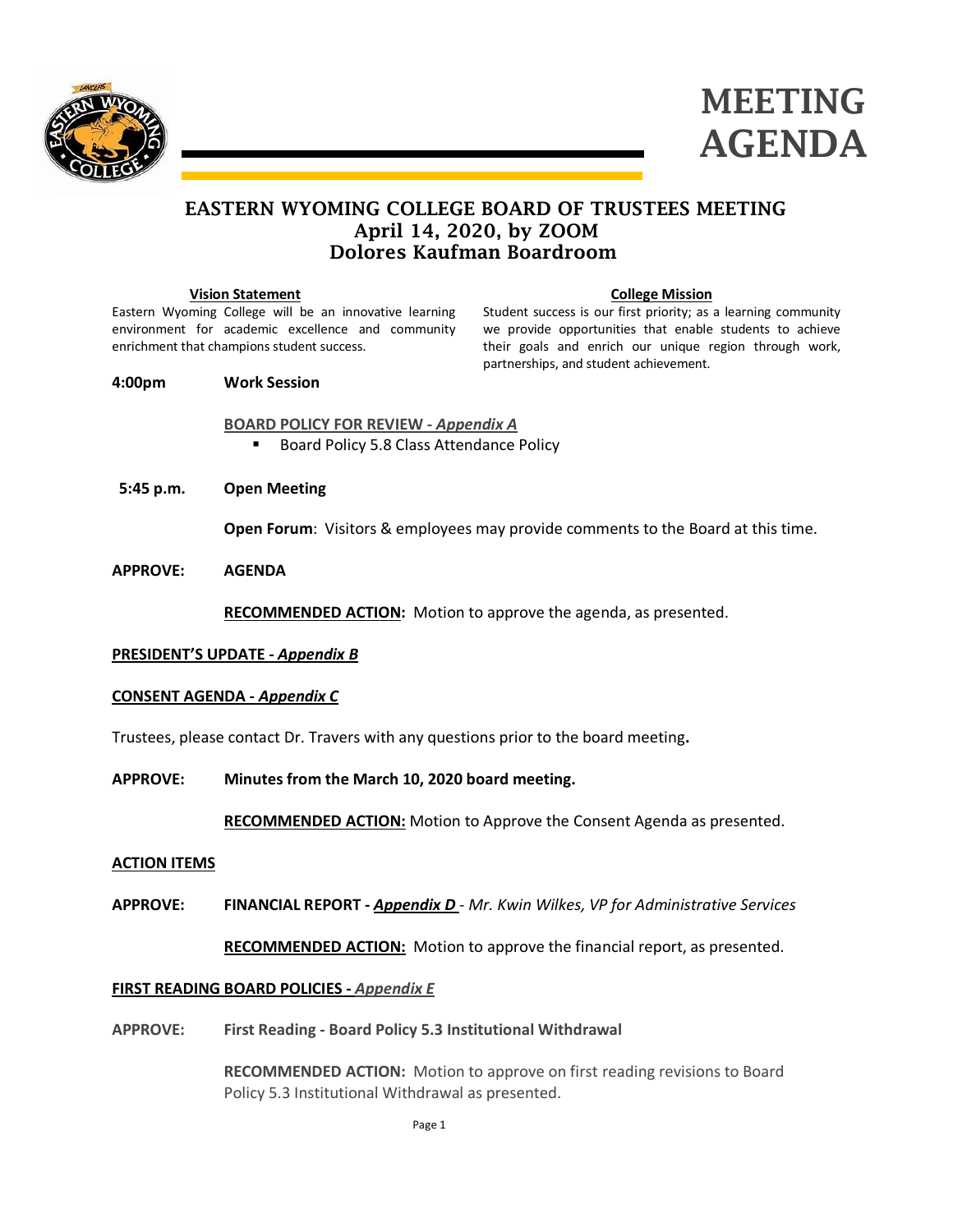**APPROVE: First Reading - Board Policy 5.6 Financial Holds Policy** 

**RECOMMENDED ACTION:** Motion to approve on first reading revisions to Board Policy 5.6 Financial Holds as presented.

# **APPROVE: First Reading - Board Policy 5.7 Family Educational Rights and Privacy Act Policy**

**RECOMMENDED ACTION:** Motion to approve on first reading revisions to Board Policy 5.7 Family Educational Rights and Privacy Act as presented.

# First Reading - Board Policy 5.11 Residence Classification Policy **APPROVE:** First Reading - Board Policy 5.11 Residence Classification Policy<br>RECOMMENDED ACTION: Motion to approve on first reading revisions to Board

Policy 5.11 Residence Classification Policy as presented.

# **APPROVE: First Reading** - **Board Policy 5.12 High School Student Tuition Policy**

**RECOMMENDED ACTION:** Motion to approve on first reading revisions to Board Policy 5.12 High School Student Tuition Policy as presented.

# **APPROVE: First Reading - Board Policy 6.11 Animals or Pets on Campus Policy**

**RECOMMENDED ACTION:** Motion to approve on first reading revisions to Board Policy 6.11 Animals or Pets on Campus Policy as presented.

# **FINAL READING BOARD POLICIES -** *Appendix F*

 **APPROVE: Final Reading - Board Policy 5.0 Admission Policy** 

**RECOMMENDED ACTION:** Motion to approve on final reading revisions to Board Policy 5.0 Admission Policy as presented.

# **INFORMATION ITEMS**

- 1. Construction Projects & Major Maintenance Update *Appendix G -* Mr. Keith Jarvis, Director of Physical Plant
- 2. College Relations Update *Appendix H -* Ms. Tami Afdahl, Director of College Relations
- 3. Douglas Campus Update *Appendix I -* Dr. Margaret Farley, VP for Douglas Campus
- 4. Faculty Senate Update *Appendix J -* Dr. Colleen Mitchell
- 5. Institutional Development Update *Appendix K -* Mr. John Hansen, Director of Institutional Devel.
- 6. Human Resources Update *Appendix L -* Ms. Holly Lara, Director of Human Resources
- 7. Academic Services Update *Appendix M -* Dr. Heidi Edmunds, VP for Academic Services
- 8. Student Services Update *Appendix N -* Mr. Roger Humphrey, VP for Student Services

# **TRUSTEE TOPICS:**

# **EXECUTIVE SESSION - PERSONNEL:**

**RECOMMENDED ACTION**: Motion to approve adjourning to executive session.